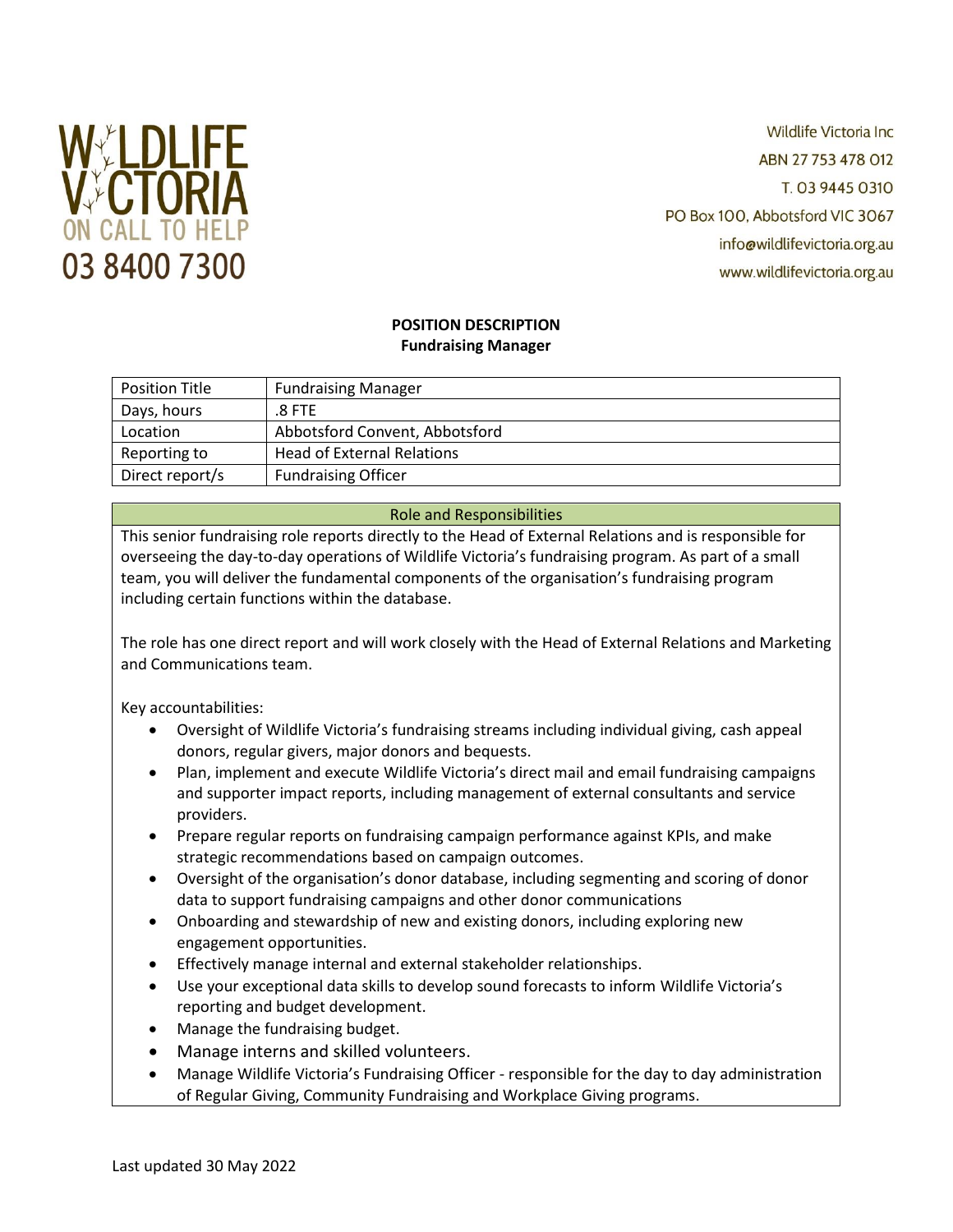### • Manage bequest campaigns and individual bequestor relationships.

#### Selection Criteria

### Essential:

- A Bachelors degree in Marketing, Communications, Information Systems or other qualification relevant to the role
- A minimum of 4 years professional experience in a fundraising role
- Demonstrated understanding of data driven approaches to fundraising
- Demonstrated success managing fundraising campaigns with a focus on ROI
- Experience with and aptitude for databases, preferably with a fundraising CRM, for data analysis, extraction and preparation for campaigns
- Demonstrated experience with donor stewardship and supporter journeys
- Experience preparing budget forecasts, post campaign reports and working to a budget
- Demonstrated ability to engage donors and work constructively with a wide range of stakeholders

#### Desirable:

- An interest in wildlife and animal welfare issues
- Experience with Salesforce Customer Relationship Management Software
- Experience with email campaigns and related platform(s), particularly Pardot
- Experience with donor acquisition campaigns
- Major donor stewardship experience
- Experience managing recurring giving programs
- Bequest stewardship or bequest program management experience
- Donor event management experience

## About Wildlife Victoria

Our wildlife Emergency Response Service receives requests for help from members of the public to assist sick, injured and orphaned native animals via our 24/7 emergency phone and online reporting system.

In 2021, we received more than 100,000 requests for help for wildlife and assisted almost 90,000 native animals in their time of need.

When a member of the public contacts us about a wildlife situation, our Emergency Response Operators provide advice to help the caller manage the situation appropriately, and when necessary, arrange for a trained volunteer to attend. They also liaise with other organisations to ensure the best possible outcome for the animal.

The rescue service relies on an extensive state-wide network of rescue and transport volunteers, veterinarians who provide pro-bono services for wildlife, and the licenced carers and shelters who accept animals into their care for rehabilitation and release.